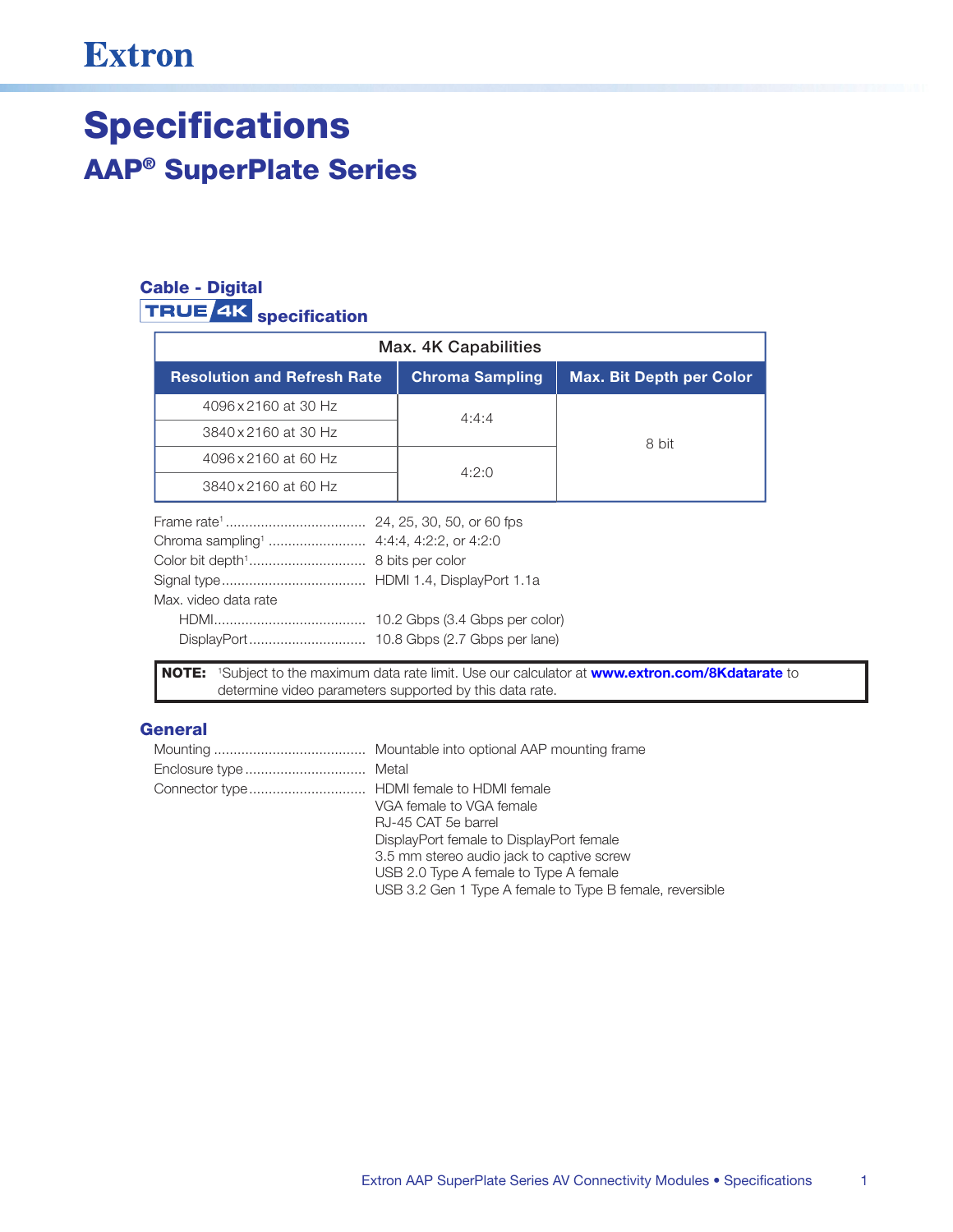### **Specifications • AAP® SuperPlate Series (Continued)**

| <b>Connectivity - AAP SuperPlates</b> |     |   |             |     |     |     |
|---------------------------------------|-----|---|-------------|-----|-----|-----|
|                                       | 100 |   | $103$   110 | 120 | 130 | 160 |
| <b>HDMI</b>                           |     |   |             |     | 2   |     |
| <b>VGA</b>                            |     |   |             |     |     |     |
| 3.5 mm Audio                          |     | 1 |             |     |     |     |
| <b>DisplayPort</b>                    |     |   |             |     |     |     |
| <b>USB 2.0</b>                        |     |   |             |     |     |     |
| <b>USB 3.2 Gen 1</b>                  |     |   |             |     |     |     |
| <b>RJ-45 Barrel</b>                   |     |   |             |     |     |     |

| <b>Cable Dimensions</b> |                   |                       |  |  |
|-------------------------|-------------------|-----------------------|--|--|
|                         | Length*           | <b>Outer Diameter</b> |  |  |
| <b>HDMI</b>             | 12.75" (324 mm)   | $0.24$ " (6.0 mm)     |  |  |
| <b>VGA</b>              | $9.00$ " (228 mm) | $0.24$ " (6.0 mm)     |  |  |
| 3.5 mm Audio            | 10.25" (260 mm)   | 0.17" (4.3 mm)        |  |  |
| <b>DisplayPort</b>      | 13.30" (338 mm)   | $0.22$ " (5.7 mm)     |  |  |
| <b>USB 2.0</b>          | 12.30" (312 mm)   | 0.18" (4.6 mm)        |  |  |
| <b>USB 3.2 Gen 1</b>    | 12.90" (328 mm)   | $0.25$ " (6.4 mm)     |  |  |

\*Length includes connector.



AAP SuperPlate 100/103

 $3.50^{\circ}$ <br>(8.90 cm)

**ATTENTION:** Do not bend cable beyond the recommended depth for cable management.

AAP SuperPlate 120

Product weight

| AAP SuperPlate 100 0.33 lb (0.15 kg) |  |
|--------------------------------------|--|
| AAP SuperPlate 103 0.35 lb (0.16 kg) |  |
| AAP SuperPlate 110 0.32 lb (0.14 kg) |  |
| AAP SuperPlate 120 0.32 lb (0.14 kg) |  |
| AAP SuperPlate 130 0.32 lb (0.14 kg) |  |
| AAP SuperPlate 160 0.32 lb (0.14 kg) |  |
| Regulatory compliance ROHS, WEEE     |  |
|                                      |  |

AAP SuperPlate 110

**AAP SuperPlate 130** 

**AAP SuperPlate 160**